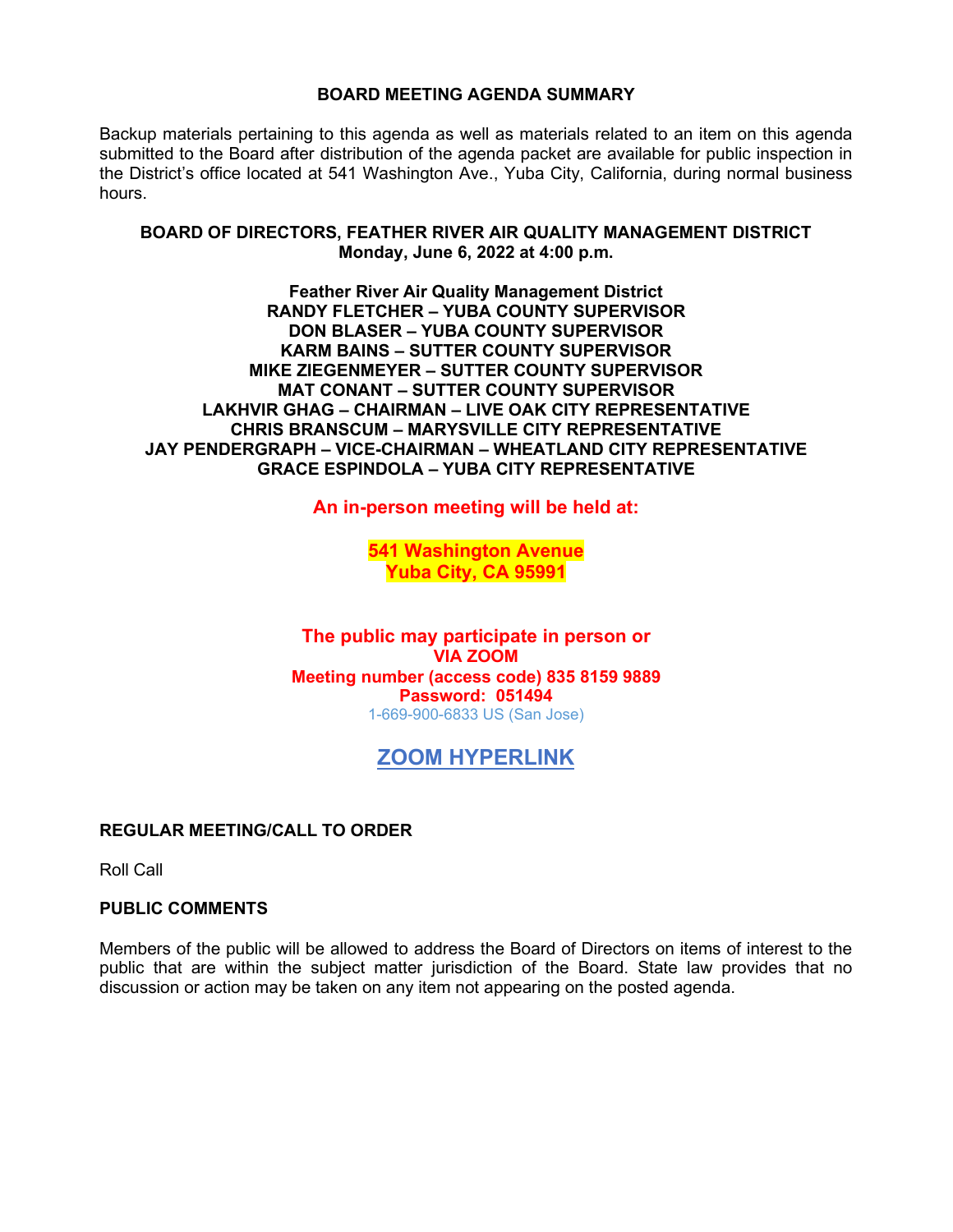## **CONSENT CALENDAR**

The Consent Calendar groups together those items which are considered noncontroversial or for which prior policy direction has been given to staff and that require only routine action by the Board. The Chairman will advise the audience that the matters may be adopted in total by one motion; however, the Board may, at its option or upon request of the member of the public, consider any matter separately.

- 1) Approve the minutes of the April 4, 2022 Board meeting.
- 2) Approve Resolution #2022-07 of the Board of Directors authorizing participation in the Year 24 Carl Moyer State Reserve Program, a grant award up to \$400,000, and authorize the Chairman and APCO to execute related documents.
- 3) Approve Resolution #2022-08 of the Board of Directors authorizing participation in the Year 5 Community Air Protection Program, a grant award up to \$100,000, and authorize the Chairman and APCO to execute related documents.
- 4) Approve Resolution #2022-09 of the Board of Directors authorizing participation in the Year 4 Community Air Protection Incentive Program, a grant award up to \$2,000,000, and authorize the Chairman and APCO to execute related documents.
- 5) Approve Resolution #2022-10 of the Board of Directors authorizing participation in the Year 5 AB 197 Emission Inventory District Grant Program, a grant award up to \$10,000, and authorize the Chairman and APCO to execute related documents.
- 6) Approve Resolution #2022-11 authorizing participation in the Prescribed Fire Grant Program for a grant award up to \$27,500 and authorize the Chairman to execute related documents.
- 7) Approve \$12,000 contract for Database Maintenance with Advanced Database Designs LLC.
- 8) Authorize the APCO to continue the annual software license agreement for 6 licenses for Clarity.IO air monitoring software for a total of \$7,722 dollars.
- 9) Authorize the APCO to enter into a one-year Professional Services agreement with Creating Answers to provide Bookkeeping, Controllership and CFO level support to the District not to exceed \$85,000.Approve contract with Shawna Fitzgerald Creating Answers.
- 10) Approve Letter of Support for AB2878 relating to Biomass in California.
- 11) Approve Letter of Support for SB1109 to extend the life of existing biomass plants in California.
- 12) Approve contract with Smith and Newell for FY20/21 Audit.

### **APPEARANCE CALENDAR**

13) Receive and accept the auditor's independent report for FY 2019/20 Independent Audit.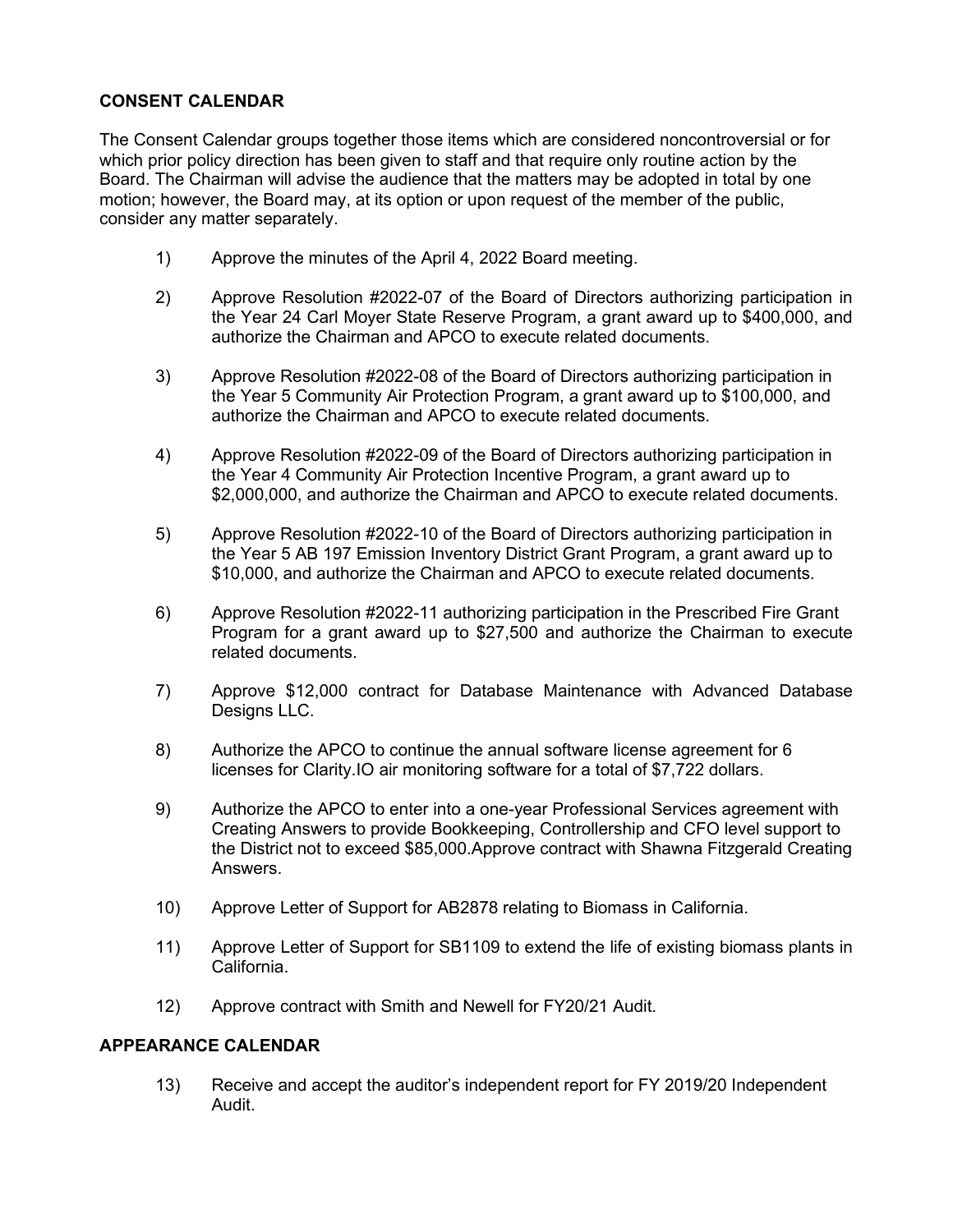#### **PUBLIC HEARINGS**

- 14) Conduct a Public Hearing and Adoption of Proposed Budget (4/5ths Vote Required)
	- a) Open the public hearing.
	- b) Public comment on proposed budget.
	- c) Close the public hearing and consider request.

#### **APPEARANCE CALENDAR**

- 15) Approve Resolution #2022-06 amending the Allocation and Basic Salary Schedule for Fiscal Year 2021/2022 and authorize the Chairman to execute related documents.
- 16) Approve the following budget allocation transfers:
	- 1) From Account #725-9901-441-80-03 (Contingency Reserves) to #725-9901 441-23-00 (Legal Services) in the amount of \$250,000 due to the PG&E Settlement.
	- 2) From Account #725-9901-441-80-03 (Contingency Reserves) to #725-9901 441-23-01 (Consultants) in the amount of \$12,000 due to the amendment to the Advanced Database Designs LLC contract.
	- 3) From Account #725-9901-441-80-03 (Contingency Reserves) to #725-9901 441-20-00 (Memberships) in the amount of \$730 due to the unforseen increase in membership dues for CAPCOA.
	- 4) To Revenue Account #725-0000-341-22-01 (Penalties) in the amount of \$1,236,895.38 due to Settlement with PG&E
	- 5) To Revenue Account #725-0000-341-22-01 (Penalties) in the amount of \$564,000 due to mitigation agreement with Department of Water Resources.
- 17) Discuss Board reimbursements.
- 18) Authorize the APCO to execute all ballots for land owned by Feather River Air Quality Management District concerning the Feather River West Levee Financing Authority's proposed new assessments in order to fund ongoing operation and maintenance expenses for the west Feather River levees.
- 19) Adoption of updated District Job Descriptions.
- 20) Receive a presentation on Open Burn Program.